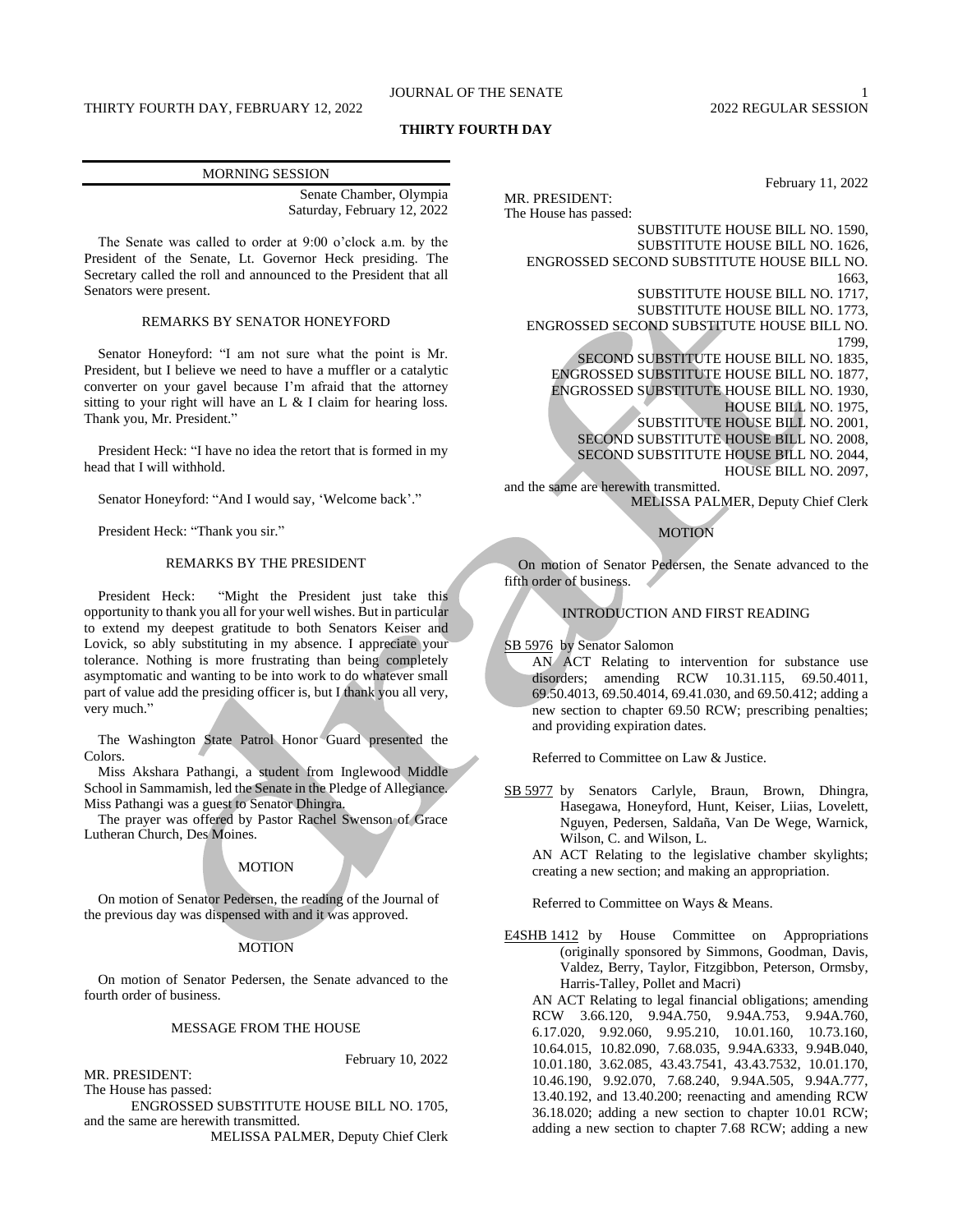section to chapter 3.66 RCW; creating new sections; and providing an effective date.

Referred to Committee on Law & Justice.

ESHB 1497 by House Committee on Consumer Protection & Business (originally sponsored by Mosbrucker, Chandler, Peterson, Dent, Schmick, Steele, Pollet, Eslick and Young)

AN ACT Relating to commercial telephone solicitation; amending RCW 80.36.390, 19.158.040, and 19.158.110; and adding a new section to chapter 19.158 RCW.

Referred to Committee on Business, Financial Services & Trade.

ESHB 1619 by House Committee on Environment & Energy (originally sponsored by Fitzgibbon, Hackney, Ryu, Berry, Wicks, Duerr, Ramel, Valdez, Fey, Goodman, Gregerson, Macri, Simmons, Kloba, Pollet, Riccelli, Ormsby and Harris-Talley)

AN ACT Relating to appliance efficiency standards; amending RCW 19.260.030, 19.260.040, and 19.260.050; reenacting and amending RCW 19.260.020 and 19.260.020; providing an effective date; and providing an expiration date.

Referred to Committee on Environment, Energy & Technology.

SHB 1623 by House Committee on Environment & Energy (originally sponsored by Mosbrucker, Fitzgibbon, Leavitt, Ryu, Duerr, Graham, Wicks, Callan, Fey, Paul, Ramos, Wylie, Slatter, Kloba and Harris-Talley)

AN ACT Relating to addressing the extent to which Washington residents are at risk of rolling blackouts and power supply inadequacy events; amending RCW 19.280.065; creating a new section; and providing an expiration date.

Referred to Committee on Environment, Energy & Technology.

ESHB 1650 by House Committee on Consumer Protection & Business (originally sponsored by Leavitt, Mosbrucker, Eslick, Pollet, Griffey and Young)

AN ACT Relating to commercial solicitation; amending RCW 19.190.010, 19.190.020, 19.190.040, 19.190.060, 19.190.070, 19.190.080, 19.190.090, and 80.36.400; and creating a new section.

Referred to Committee on Business, Financial Services & Trade.

E2SHB 1663 by House Committee on Appropriations (originally sponsored by Duerr, Fitzgibbon, Ryu, Berry, Leavitt, Ramel, Thai, Walen, Valdez, Goodman, Gregerson, Macri, Peterson, Slatter, Tharinger, Kloba, Pollet, Harris-Talley and Hackney)

AN ACT Relating to reducing methane emissions from landfills; amending RCW 70A.65.080 and 70A.15.1010; reenacting and amending RCW 70A.15.3160; adding a new chapter to Title 70A RCW; and prescribing penalties.

Referred to Committee on Environment, Energy & Technology.

2SHB 1664 by House Committee on Appropriations (originally sponsored by Rule, Stonier, Shewmake, Senn, Ramel, Wicks, Johnson, J., Callan, Berg, Cody, Davis, Goodman, Leavitt, Santos, Simmons, Kloba, Pollet, Riccelli, Harris-Talley, Hackney and Frame)

AN ACT Relating to prototypical school formulas for physical, social, and emotional support in schools; amending RCW 28A.400.007, 28A.150.100, and 28A.150.410; reenacting and amending RCW 28A.150.260 and 28A.150.260; adding a new section to chapter 28A.300 RCW; creating a new section; providing effective dates; and providing expiration dates.

Referred to Committee on Ways & Means.

ESHB 1673 by House Committee on Community & Economic Development (originally sponsored by Ryu, Donaghy, Leavitt, Boehnke, Eslick, Rule, Kloba, Wylie, Ortiz-Self, Dolan, Taylor and Frame)

AN ACT Relating to broadband infrastructure loans and grants made by the public works board; and amending RCW 43.155.160 and 42.56.270.

Referred to Committee on Environment, Energy & Technology.

ESHB 1705 by House Committee on Civil Rights & Judiciary (originally sponsored by Berry, Valdez, Ryu, Fitzgibbon, Berg, Bateman, Duerr, Walen, Callan, Davis, Taylor, Macri, Peterson, Ramel, Ramos, Santos, Senn, Simmons, Slatter, Bergquist, Tharinger, Pollet, Frame, Harris-Talley, Hackney and Kloba)

AN ACT Relating to limiting ghost guns, including untraceable firearms and untraceable unfinished frames and receivers that can be used to manufacture or assemble untraceable firearms, with exceptions for licensed federal firearm manufacturers, dealers, and importers, and firearms that have been rendered permanently inoperable, are antiques, or were manufactured before 1968; amending RCW 7.80.120, 9.41.010, 9.41.190, and 43.43.580; adding new sections to chapter 9.41 RCW; creating a new section; prescribing penalties; and providing an effective date.

Referred to Committee on Law & Justice.

ESHB 1753 by House Committee on Environment & Energy (originally sponsored by Lekanoff, Fitzgibbon, Valdez, Bateman, Ramel, Sullivan, Simmons, Ormsby and Young)

AN ACT Relating to tribal consultation regarding the use of certain funding authorized by the climate commitment act; and adding a new section to chapter 70A.65 RCW.

Referred to Committee on Environment, Energy & Technology.

SHB 1768 by House Committee on Environment & Energy (originally sponsored by Duerr, Fitzgibbon, Berry, Macri, Ramel, Pollet and Hackney)

AN ACT Relating to updating definitions applicable to energy conservation projects involving public entities; amending RCW 39.35A.020 and 39.35C.020; reenacting and amending RCW 39.35C.010; adding a new section to chapter 39.35C RCW; and adding a new section to chapter 39.35A RCW.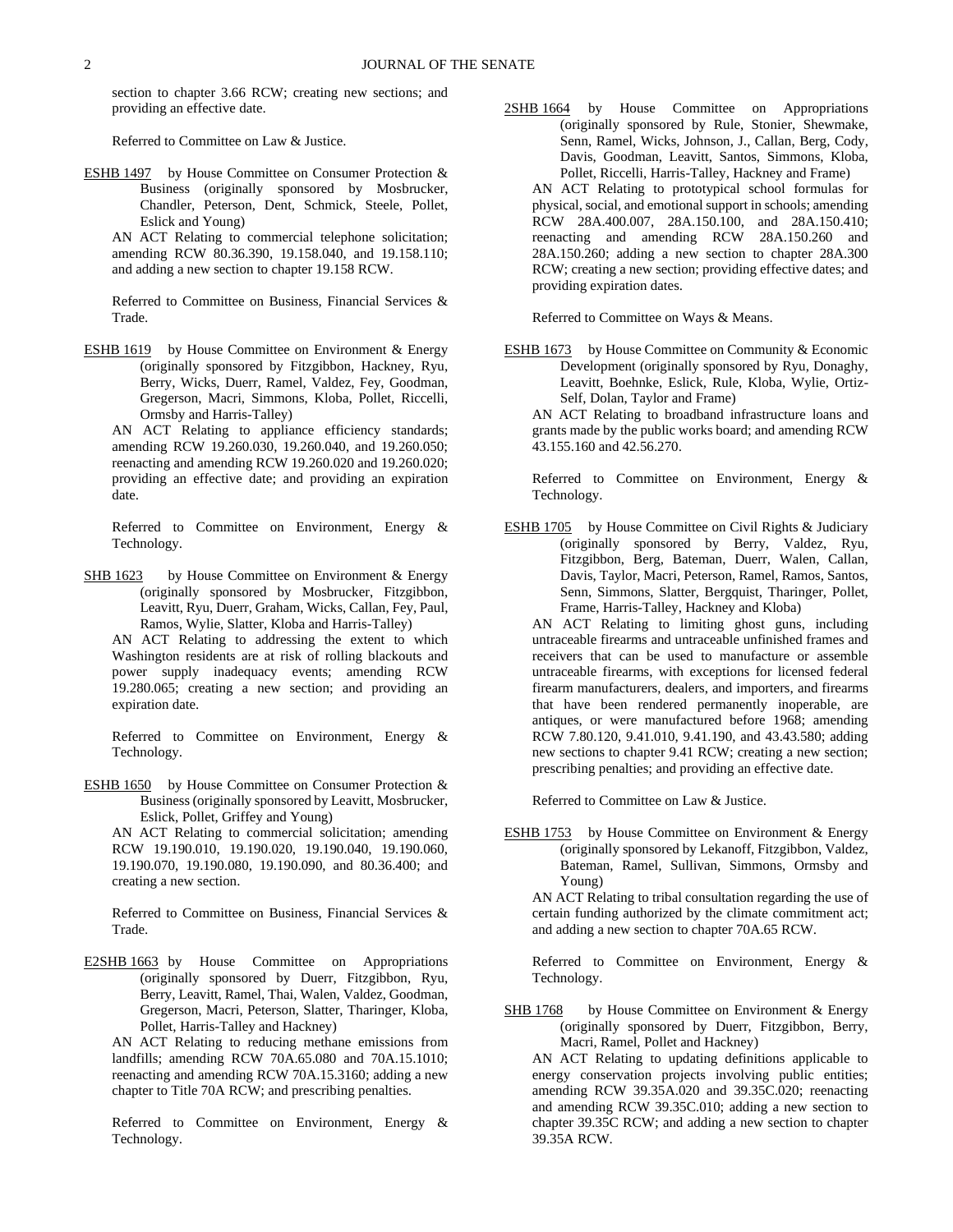Referred to Committee on Environment, Energy & Technology.

- SHB 1800 by House Committee on Children, Youth & Families (originally sponsored by Eslick, Callan, Leavitt, Davis, Dent, Goodman, Ramos, Rule, Santos, Senn, Wylie, Tharinger, Stonier and Frame)
	- AN ACT Relating to increasing access to behavioral health services for minors; amending RCW 71.34.3871, 71.40.040, and 71.40.090; adding new sections to chapter 71.34 RCW; and providing an expiration date.

Referred to Committee on Health & Long Term Care.

HB 1805 by Representatives Paul, Boehnke and Shewmake AN ACT Relating to the opportunity scholarship program; and amending RCW 28B.145.010, 28B.145.030, and 28B.145.100.

Referred to Committee on Higher Education & Workforce Development.

HB 1833 by Representatives Berg, Riccelli, Callan, Gregerson, Santos, Shewmake, Wylie, Sullivan, Slatter, Bergquist, Stonier and Harris-Talley

AN ACT Relating to establishing an electronic option for the submission of household income information required for participation in school meals and programs; adding a new section to chapter 28A.235 RCW; and adding a new section to chapter 42.56 RCW.

Referred to Committee on Early Learning & K-12 Education.

SHB 1878 by House Committee on Appropriations (originally sponsored by Riccelli, Berg, Bergquist, Berry, Leavitt, Maycumber, Santos, Stonier, Wicks, Peterson, Shewmake, Taylor, Gregerson, Ormsby, Lekanoff, Fitzgibbon, Orwall, Harris, Ramel, Thai and Valdez)

AN ACT Relating to increasing public school participation in the community eligibility provision of the United States department of agriculture; amending RCW 28A.235.300; creating a new section; and declaring an emergency.

Referred to Committee on Early Learning & K-12 Education.

2SHB 1890 by House Committee on Appropriations (originally sponsored by Callan, Dent, Berry, Leavitt, Ramos, Slatter, Stonier, Wicks, Rule, Chopp, Goodman, Paul, Orwall, Taylor, Riccelli, Frame, Lekanoff, Davis, Macri, Harris-Talley and Pollet)

AN ACT Relating to the children and youth behavioral health work group; amending RCW 74.09.4951; and creating a new section.

Referred to Committee on Health & Long Term Care.

SHB 1893 by House Committee on Health Care & Wellness (originally sponsored by Donaghy, Riccelli, Leavitt, Simmons, Slatter, Tharinger, Berg, Taylor, Frame, Macri, Harris-Talley and Pollet)

AN ACT Relating to allowing emergency medical technicians to provide medical evaluation, testing, and vaccines outside of an emergency in response to a public health agency request; and amending RCW 18.73.030.

Referred to Committee on Health & Long Term Care.

HB 1899 by Representatives Kirby, Vick, Graham and Young AN ACT Relating to confidentiality of certain data shared with the department of financial institutions; reenacting and amending RCW 42.56.400; and adding a new section to chapter 43.320 RCW.

Referred to Committee on Business, Financial Services & Trade.

HB 1974 by Representatives Ybarra and Callan

AN ACT Relating to moving state board of education and educational service district elections to the Washington state school directors' association; and amending RCW 28A.305.021, 28A.345.030, 28A.310.030, 28A.310.050, 28A.310.060, 28A.310.080, 28A.310.090, and 28A.310.100.

Referred to Committee on Early Learning & K-12 Education.

ESHB 2059 by House Committee on Consumer Protection & Business (originally sponsored by Gregerson, Leavitt, Morgan, Vick, Gilday, Rude, Chapman, Barkis and Lekanoff)

AN ACT Relating to real estate agency law, but only to clarify that the statutory duties of real estate brokers apply to all parties and prohibiting the delivery of buyer unfair practice letters to the seller of residential real estate; and amending RCW 18.86.010 and 18.86.030.

Referred to Committee on Business, Financial Services & Trade.

#### **MOTIONS**

On motion of Senator Pedersen, all measures listed on the Introduction and First Reading report were referred to the committees as designated.

At 9:07 a.m., on motion of Senator Pedersen, the Senate was declared to be at ease subject to the call of the President.

----

The Senate was called to order at 10:40 a.m. by President Heck.

#### MOTION

On motion of Senator Pedersen, the Senate advanced to the seventh order of business.

# THIRD READING

# CONFIRMATION OF GUBERNATORIAL APPOINTMENTS

# MOTION

Senator Pedersen moved that Latasha M. Wortham, Senate Gubernatorial Appointment No. 9233, be confirmed as a member of the Tacoma Community College Board of Trustees.

Senators Randall and Holy spoke in favor of passage of the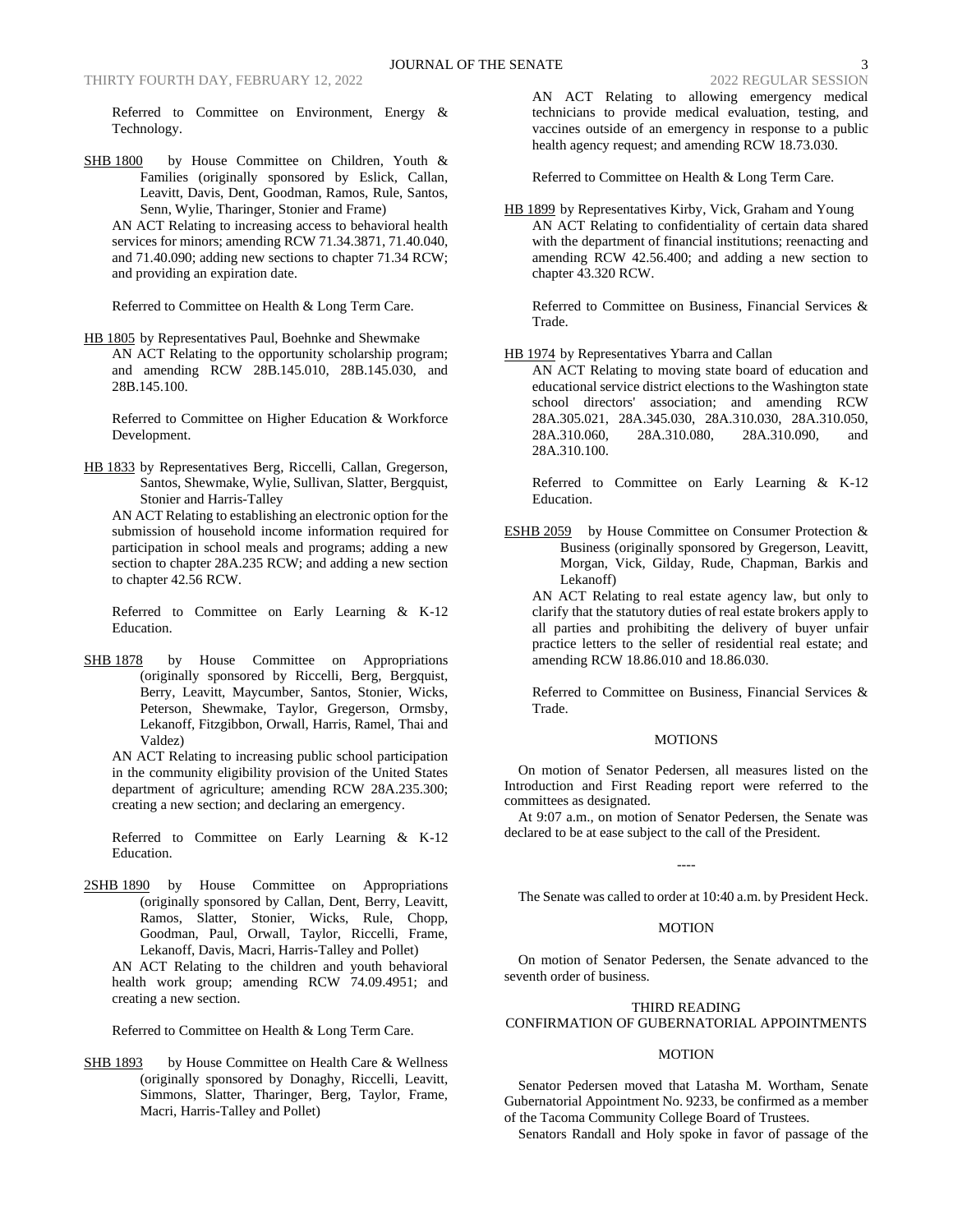motion.

# APPOINTMENT OF LATASHA M. WORTHAM

The President declared the question before the Senate to be the confirmation of Latasha M. Wortham, Senate Gubernatorial Appointment No. 9233, as a member of the Tacoma Community College Board of Trustees.

The Secretary called the roll on the confirmation of Latasha M. Wortham, Senate Gubernatorial Appointment No. 9233, as a member of the Tacoma Community College Board of Trustees and the appointment was confirmed by the following vote: Yeas, 48; Nays, 0; Absent, 1; Excused, 0.

Voting yea: Senators Billig, Braun, Brown, Carlyle, Cleveland, Conway, Das, Dhingra, Dozier, Fortunato, Gildon, Hasegawa, Hawkins, Holy, Honeyford, Hunt, Keiser, King, Kuderer, Liias, Lovelett, Lovick, McCune, Mullet, Muzzall, Nguyen, Nobles, Padden, Pedersen, Randall, Rivers, Robinson, Rolfes, Saldaña, Salomon, Schoesler, Sefzik, Sheldon, Short, Stanford, Trudeau, Van De Wege, Wagoner, Warnick, Wellman, Wilson, C., Wilson, J. and Wilson, L.

Absent: Senator Frockt

Latasha M. Wortham, Senate Gubernatorial Appointment No. 9233, having received the constitutional majority was declared confirmed as a member of the Tacoma Community College Board of Trustees.

#### THIRD READING

#### CONFIRMATION OF GUBERNATORIAL APPOINTMENTS

#### **MOTION**

Senator Warnick moved that Kaleen Cottingham, Senate Gubernatorial Appointment No. 9349, be confirmed as a member of the Salmon Recovery Funding Board.

Senator Van De Wege spoke in favor of the motion.

# APPOINTMENT OF KALEEN COTTINGHAM

#### **MOTION**

On motion of Senator Wilson, C., Senator Nguyen was excused.

#### MOTION

On motion of Senator Randall, Senator Frockt was excused.

The President declared the question before the Senate to be the confirmation of Kaleen Cottingham, Senate Gubernatorial Appointment No. 9349, as a member of the Salmon Recovery Funding Board.

The Secretary called the roll on the confirmation of Kaleen Cottingham, Senate Gubernatorial Appointment No. 9349, as a member of the Salmon Recovery Funding Board and the appointment was confirmed by the following vote: Yeas, 47; Nays, 2; Absent, 0; Excused, 0.

Voting yea: Senators Billig, Braun, Brown, Carlyle, Cleveland, Conway, Das, Dhingra, Dozier, Fortunato, Frockt, Gildon, Hasegawa, Hawkins, Holy, Hunt, Keiser, King, Kuderer, Liias, Lovelett, Lovick, McCune, Mullet, Muzzall, Nguyen, Nobles, Padden, Pedersen, Randall, Rivers, Robinson, Rolfes, Saldaña,

Salomon, Sefzik, Sheldon, Short, Stanford, Trudeau, Van De Wege, Wagoner, Warnick, Wellman, Wilson, C., Wilson, J. and Wilson, L.

Voting nay: Senators Honeyford and Schoesler

Kaleen Cottingham, Senate Gubernatorial Appointment No. 9349, having received the constitutional majority was declared confirmed as a member of the Salmon Recovery Funding Board.

## **MOTION**

On motion of Senator Pedersen, the Senate reverted to the sixth order of business.

## SECOND READING

SENATE BILL NO. 5649, by Senators Robinson, Conway, Lovick, Randall and Wilson, C.

Modifying the Washington state paid family and medical leave act.

#### MOTIONS

On motion of Senator Robinson, Second Substitute Senate Bill No. 5649 was substituted for Senate Bill No. 5649 and the substitute bill was placed on the second reading and read the second time.

On motion of Senator Robinson, the rules were suspended, Second Substitute Senate Bill No. 5649 was advanced to third reading, the second reading considered the third and the bill was placed on final passage.

Senators Robinson, King and Muzzall spoke in favor of passage of the bill.

The President declared the question before the Senate to be the final passage of Second Substitute Senate Bill No. 5649.

## ROLL CALL

The Secretary called the roll on the final passage of Second Substitute Senate Bill No. 5649 and the bill passed the Senate by the following vote: Yeas, 42; Nays, 7; Absent, 0; Excused, 0.

Voting yea: Senators Billig, Braun, Brown, Carlyle, Cleveland, Conway, Das, Dhingra, Fortunato, Frockt, Gildon, Hasegawa, Hawkins, Holy, Hunt, Keiser, King, Kuderer, Liias, Lovelett, Lovick, Mullet, Muzzall, Nguyen, Nobles, Pedersen, Randall, Rivers, Robinson, Rolfes, Saldaña, Salomon, Sefzik, Sheldon, Stanford, Trudeau, Van De Wege, Warnick, Wellman, Wilson, C., Wilson, J. and Wilson, L.

Voting nay: Senators Dozier, Honeyford, McCune, Padden, Schoesler, Short and Wagoner

SECOND SUBSTITUTE SENATE BILL NO. 5649, having received the constitutional majority, was declared passed. There being no objection, the title of the bill was ordered to stand as the title of the act.

## SECOND READING

SENATE BILL NO. 5815, by Senators Cleveland, Saldaña, Hasegawa, Keiser, Kuderer, Liias, Lovelett, Lovick, Nobles, Trudeau and Wilson, C.

Implementing an identicard program to provide individuals a Washington state-issued identicard.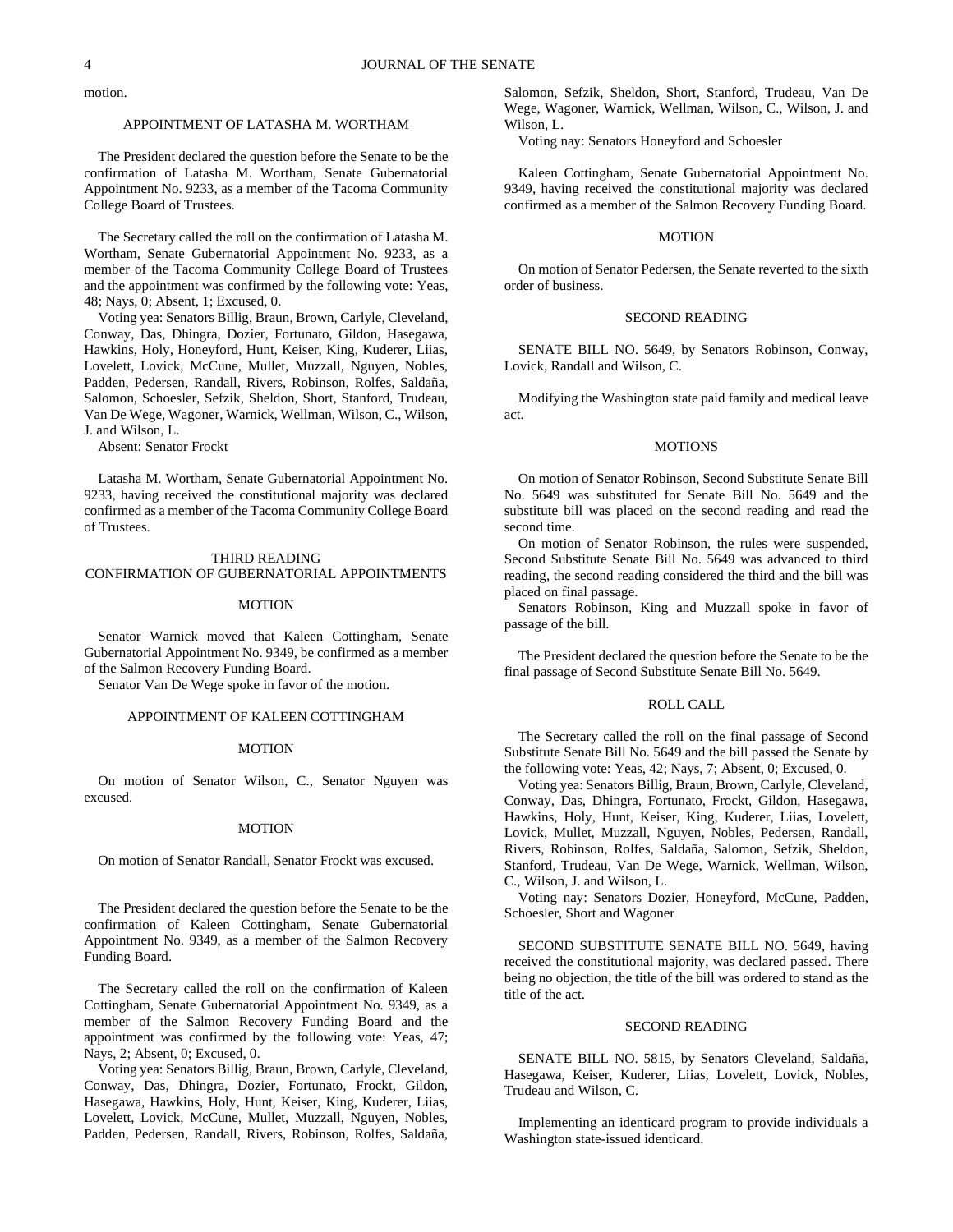## MOTION

On motion of Senator Cleveland, Substitute Senate Bill No. 5815 was substituted for Senate Bill No. 5815 and the substitute bill was placed on the second reading and read the second time.

#### MOTION

Senator Gildon moved that the following floor amendment no. 1101 by Senator Gildon be adopted:

On page 1, line 12, after "for a" strike "no cost" and insert "taxpayer-funded"

Senators Gildon, Liias and Hasegawa spoke in favor of adoption of the amendment.

Senator Cleveland spoke against adoption of the amendment.

The President declared the question before the Senate to be the adoption of floor amendment no. 1101 by Senator Gildon on page 1, line 12 to Substitute Senate Bill No. 5815.

The motion by Senator Gildon carried and floor amendment no. 1101 was adopted by voice vote.

#### MOTION

On motion of Senator Cleveland, the rules were suspended, Engrossed Substitute Senate Bill No. 5815 was advanced to third reading, the second reading considered the third and the bill was placed on final passage.

Senators Cleveland, King, Wagoner and Hasegawa spoke in favor of passage of the bill.

The President declared the question before the Senate to be the final passage of Engrossed Substitute Senate Bill No. 5815.

#### ROLL CALL

The Secretary called the roll on the final passage of Engrossed Substitute Senate Bill No. 5815 and the bill passed the Senate by the following vote: Yeas, 49; Nays, 0; Absent, 0; Excused, 0.

Voting yea: Senators Billig, Braun, Brown, Carlyle, Cleveland, Conway, Das, Dhingra, Dozier, Fortunato, Frockt, Gildon, Hasegawa, Hawkins, Holy, Honeyford, Hunt, Keiser, King, Kuderer, Liias, Lovelett, Lovick, McCune, Mullet, Muzzall, Nguyen, Nobles, Padden, Pedersen, Randall, Rivers, Robinson, Rolfes, Saldaña, Salomon, Schoesler, Sefzik, Sheldon, Short, Stanford, Trudeau, Van De Wege, Wagoner, Warnick, Wellman, Wilson, C., Wilson, J. and Wilson, L.

ENGROSSED SUBSTITUTE SENATE BILL NO. 5815, having received the constitutional majority, was declared passed. There being no objection, the title of the bill was ordered to stand as the title of the act.

#### SECOND READING

SENATE BILL NO. 5771, by Senators Holy, Randall, Carlyle, Lovick, Nobles and Wilson, C.

Including certain residents who do not have a high school diploma or credential and the number of students expected to enroll in basic education for adults courses at community and technical colleges in caseload forecast council forecasting.

The measure was read the second time.

## MOTION

On motion of Senator Holy, the rules were suspended, Senate Bill No. 5771 was advanced to third reading, the second reading considered the third and the bill was placed on final passage.

Senators Holy and Randall spoke in favor of passage of the bill.

The President declared the question before the Senate to be the final passage of Senate Bill No. 5771.

## ROLL CALL

The Secretary called the roll on the final passage of Senate Bill No. 5771 and the bill passed the Senate by the following vote: Yeas, 49; Nays, 0; Absent, 0; Excused, 0.

Voting yea: Senators Billig, Braun, Brown, Carlyle, Cleveland, Conway, Das, Dhingra, Dozier, Fortunato, Frockt, Gildon, Hasegawa, Hawkins, Holy, Honeyford, Hunt, Keiser, King, Kuderer, Liias, Lovelett, Lovick, McCune, Mullet, Muzzall, Nguyen, Nobles, Padden, Pedersen, Randall, Rivers, Robinson, Rolfes, Saldaña, Salomon, Schoesler, Sefzik, Sheldon, Short, Stanford, Trudeau, Van De Wege, Wagoner, Warnick, Wellman, Wilson, C., Wilson, J. and Wilson, L.

SENATE BILL NO. 5771, having received the constitutional majority, was declared passed. There being no objection, the title of the bill was ordered to stand as the title of the act.

## SECOND READING

SENATE BILL NO. 5832, by Senators Das, Fortunato, Dhingra, Keiser, Kuderer, Lovelett, Nobles, Salomon, Wagoner and Wilson, C.

Expanding the multifamily tax exemption program to include converting existing multifamily units.

The measure was read the second time.

## MOTION

Senator Fortunato moved that the following floor amendment no. 1096 by Senator Fortunato be adopted:

On page 4, line 31, after "(II)" strike "For" and insert "Only in a county with a population greater than 300,000, for"

Senators Fortunato and Das spoke in favor of adoption of the amendment.

Senator Wagoner spoke against adoption of the amendment. The President declared the question before the Senate to be the adoption of floor amendment no. 1096 by Senator Fortunato on page 4, line 31 to Engrossed Senate Bill No. 5832.

The motion by Senator Fortunato carried and floor amendment no. 1096 was adopted by voice vote.

## MOTION

On motion of Senator Das, the rules were suspended, Engrossed Senate Bill No. 5832 was advanced to third reading, the second reading considered the third and the bill was placed on final passage.

Senator Das spoke in favor of passage of the bill.

The President declared the question before the Senate to be the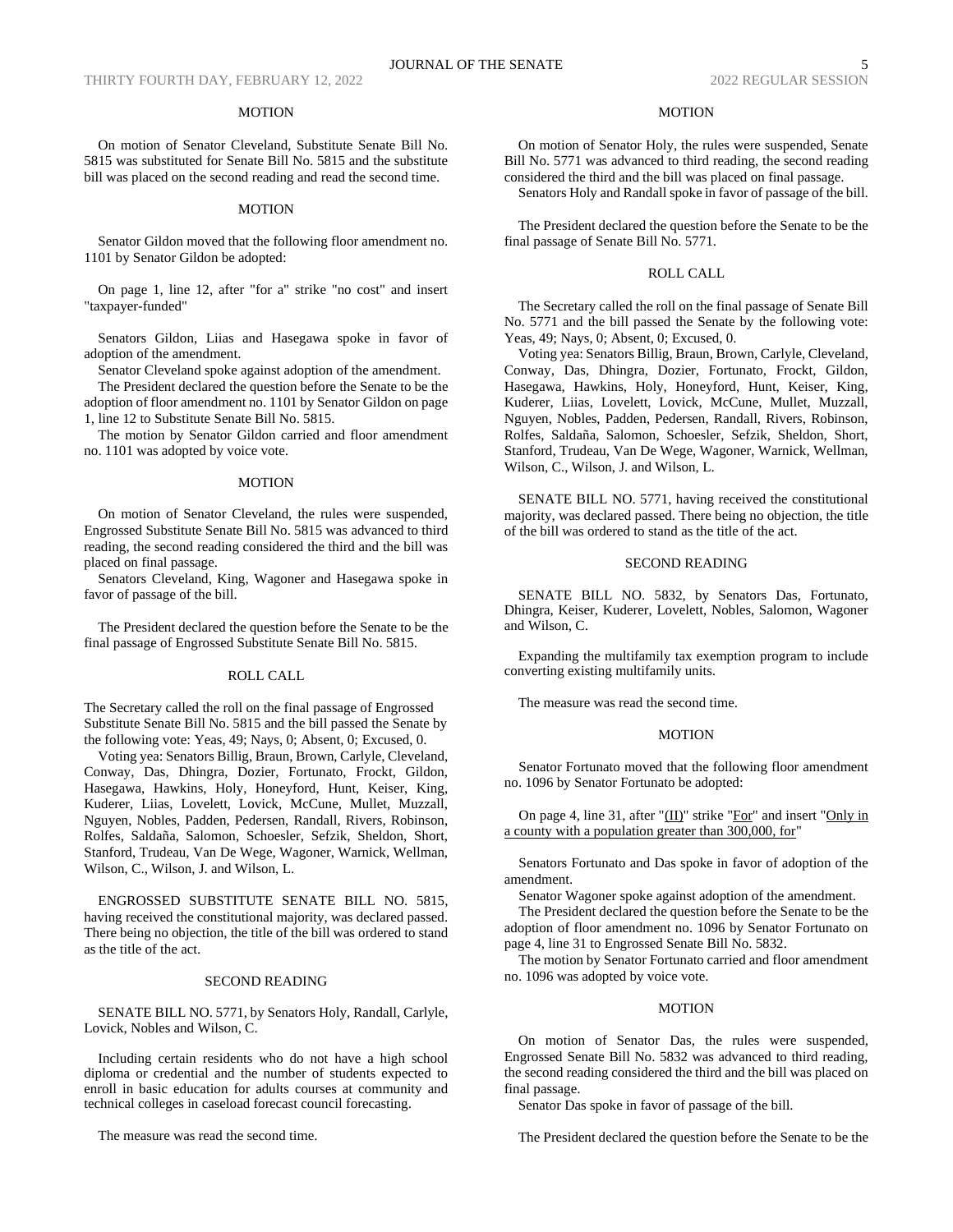final passage of Engrossed Senate Bill No. 5832.

#### ROLL CALL

The Secretary called the roll on the final passage of Engrossed Senate Bill No. 5832 and the bill passed the Senate by the following vote: Yeas, 44; Nays, 5; Absent, 0; Excused, 0.

Voting yea: Senators Billig, Braun, Brown, Carlyle, Cleveland, Conway, Das, Dhingra, Fortunato, Frockt, Gildon, Hawkins, Holy, Hunt, Keiser, King, Kuderer, Liias, Lovelett, Lovick, McCune, Mullet, Muzzall, Nguyen, Nobles, Pedersen, Randall, Rivers, Robinson, Rolfes, Saldaña, Salomon, Sefzik, Sheldon, Short, Stanford, Trudeau, Van De Wege, Wagoner, Warnick, Wellman, Wilson, C., Wilson, J. and Wilson, L.

Voting nay: Senators Dozier, Hasegawa, Honeyford, Padden and Schoesler

ENGROSSED SENATE BILL NO. 5832, having received the constitutional majority, was declared passed. There being no objection, the title of the bill was ordered to stand as the title of the act.

#### PERSONAL PRIVILEGE

Senator Fortunato: "I didn't get to speak on the last bill, something happened, I intended to speak, but I thank everybody."

# REPLY BY THE PRESIDENT

President Heck: "Senator Fortunato, Senator Fortunato, points of personal privilege do not cover retroactively speaking on pending legislation."

# PERSONAL PRIVILEGE

Senator Keiser: "Thank you Mr. President. While I do have a point of personal privilege, I really want to thank you from the bottom of my heart for coming back today. And I want to also thank you for these wonderful handmade Italian cookies which I am looking forward to indulging in. Thank you very much."

# REMARKS BY THE PRESIDENT

President Heck: "You are most welcome. The President would like to inform you that those are made from a recipe brought by Paula, my wife, brought by her mother from Italy when she immigrated here many years ago."

# SECOND READING

SENATE BILL NO. 5874, by Senators Nobles, Randall, Conway, Keiser, Lovelett, Lovick, Nguyen, Stanford, Van De Wege and Wilson, C.

Concerning residency of students affiliated with the military.

#### **MOTIONS**

On motion of Senator Nobles, Substitute Senate Bill No. 5874 was substituted for Senate Bill No. 5874 and the substitute bill was placed on the second reading and read the second time.

Senator Nobles moved that the following floor amendment no. 1083 by Senator Nobles be adopted:

On page 2, at the beginning of line 17, after "year" insert "primarily"

Senators Nobles and Holy spoke in favor of adoption of the amendment.

The President declared the question before the Senate to be the adoption of floor amendment no. 1083 by Senator Nobles on page 2, line 17 to Substitute Senate Bill No. 5874.

The motion by Senator Nobles carried and floor amendment no. 1083 was adopted by voice vote.

#### MOTION

On motion of Senator Nobles, the rules were suspended, Engrossed Substitute Senate Bill No. 5874 was advanced to third reading, the second reading considered the third and the bill was placed on final passage.

Senators Nobles and Holy spoke in favor of passage of the bill.

The President declared the question before the Senate to be the final passage of Engrossed Substitute Senate Bill No. 5874.

## ROLL CALL

The Secretary called the roll on the final passage of Engrossed Substitute Senate Bill No. 5874 and the bill passed the Senate by the following vote: Yeas, 49; Nays, 0; Absent, 0; Excused, 0.

Voting yea: Senators Billig, Braun, Brown, Carlyle, Cleveland, Conway, Das, Dhingra, Dozier, Fortunato, Frockt, Gildon, Hasegawa, Hawkins, Holy, Honeyford, Hunt, Keiser, King, Kuderer, Liias, Lovelett, Lovick, McCune, Mullet, Muzzall, Nguyen, Nobles, Padden, Pedersen, Randall, Rivers, Robinson, Rolfes, Saldaña, Salomon, Schoesler, Sefzik, Sheldon, Short, Stanford, Trudeau, Van De Wege, Wagoner, Warnick, Wellman, Wilson, C., Wilson, J. and Wilson, L.

ENGROSSED SUBSTITUTE SENATE BILL NO. 5874, having received the constitutional majority, was declared passed. There being no objection, the title of the bill was ordered to stand as the title of the act.

## SECOND READING

SENATE BILL NO. 5722, by Senators Nguyen, Liias, Lovelett, Nobles, Pedersen, Saldaña and Stanford

Reducing greenhouse gas emissions in buildings.

#### MOTIONS

On motion of Senator Nguyen, Substitute Senate Bill No. 5722 was substituted for Senate Bill No. 5722 and the substitute bill was placed on the second reading and read the second time.

On motion of Senator Nguyen, the rules were suspended, Substitute Senate Bill No. 5722 was advanced to third reading, the second reading considered the third and the bill was placed on final passage.

Senators Nguyen and Carlyle spoke in favor of passage of the bill.

Senators Short, Fortunato, Braun, Sefzik and Padden spoke against passage of the bill.

The President declared the question before the Senate to be the final passage of Substitute Senate Bill No. 5722.

#### ROLL CALL

The Secretary called the roll on the final passage of Substitute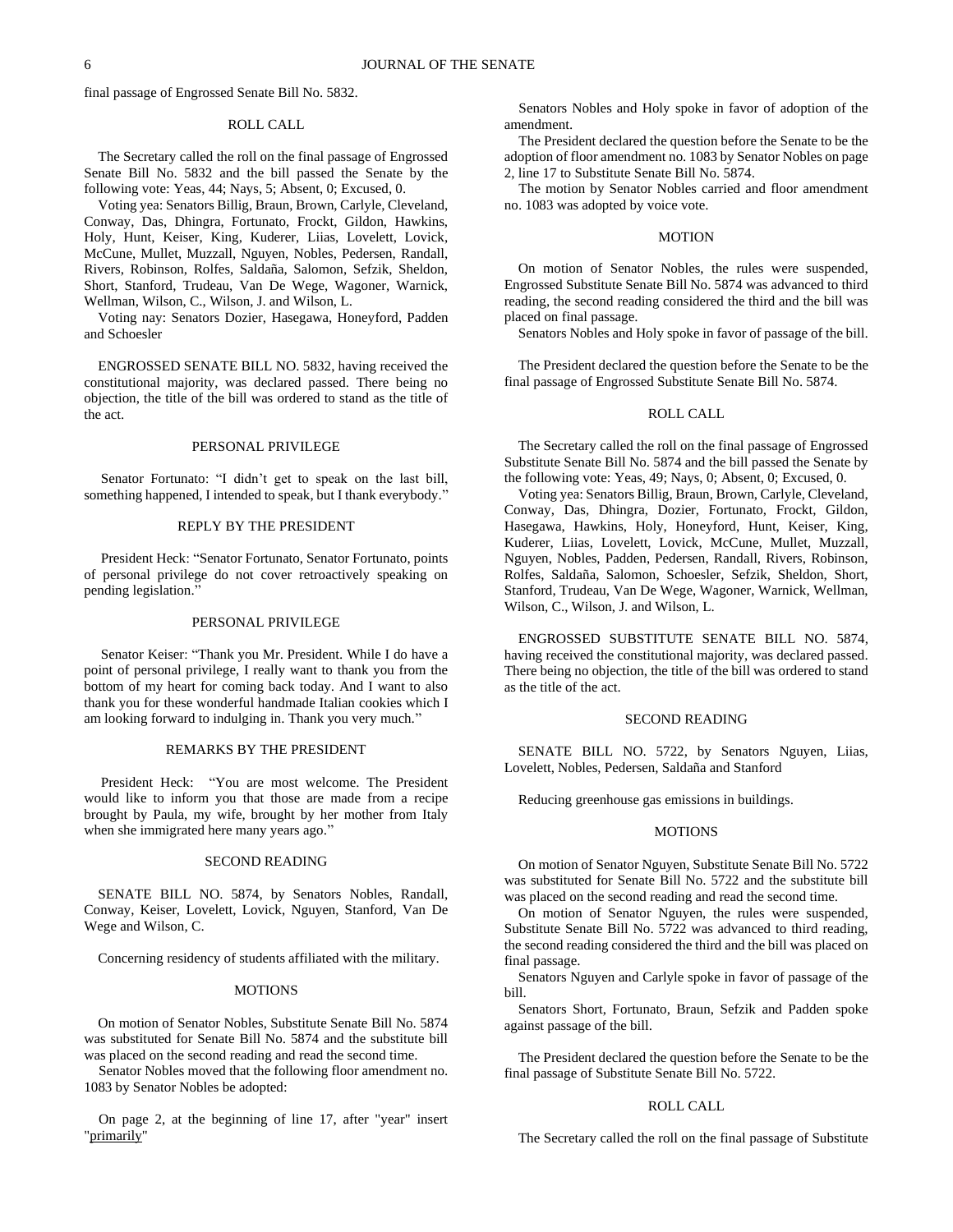# THIRTY FOURTH DAY, FEBRUARY 12, 2022 2022 2022 2022 2022 REGULAR SESSION

Senate Bill No. 5722 and the bill passed the Senate by the following vote: Yeas, 27; Nays, 22; Absent, 0; Excused, 0.

Voting yea: Senators Billig, Carlyle, Cleveland, Conway, Das, Dhingra, Frockt, Hunt, Keiser, Kuderer, Liias, Lovelett, Lovick, Mullet, Nguyen, Nobles, Pedersen, Randall, Robinson, Rolfes, Saldaña, Salomon, Stanford, Trudeau, Van De Wege, Wellman and Wilson, C.

Voting nay: Senators Braun, Brown, Dozier, Fortunato, Gildon, Hasegawa, Hawkins, Holy, Honeyford, King, McCune, Muzzall, Padden, Rivers, Schoesler, Sefzik, Sheldon, Short, Wagoner, Warnick, Wilson, J. and Wilson, L.

SUBSTITUTE SENATE BILL NO. 5722, having received the constitutional majority, was declared passed. There being no objection, the title of the bill was ordered to stand as the title of the act.

#### SECOND READING

SENATE BILL NO. 5910, by Senators Carlyle, Billig, Conway, Hawkins, Hunt, Mullet, Saldaña and Stanford

Accelerating the availability and use of renewable hydrogen in Washington state.

#### MOTION

On motion of Senator Carlyle, Substitute Senate Bill No. 5910 was substituted for Senate Bill No. 5910 and the substitute bill was placed on the second reading and read the second time.

## MOTION

Senator Fortunato moved that the following floor amendment no. 1103 by Senator Fortunato be adopted:

On page 4, line 17, after "(f)" insert "By December 1, 2023, submit to the appropriate committees of the legislature a feasibility study for hydrogen vehicle fueling stations along state highways.

(g)"

Reletter the remaining subsection consecutively and correct any internal references accordingly.

Senator Fortunato spoke in favor of adoption of the amendment.

The President declared the question before the Senate to be the adoption of floor amendment no. 1103 by Senator Fortunato on page 4, line 17 to Substitute Senate Bill No. 5910.

The motion by Senator Fortunato did not carry and floor amendment no. 1103 was not adopted by voice vote.

# MOTION

Senator Short moved that the following floor amendment no. 1097 by Senator Short be adopted:

Beginning on page 7, line 28, strike all of section 401

Renumber the remaining sections consecutively and correct any internal references accordingly.

On page 1, line 2 of the title, after "RCW" strike "80.50.020, 54.04.190," and insert "54.04.190"

Senators Short and Warnick spoke in favor of adoption of the amendment.

Senator Carlyle spoke against adoption of the amendment.

The President declared the question before the Senate to be the adoption of floor amendment no. 1097 by Senator Short on page 7, line 28 to Substitute Senate Bill No. 5910.

The motion by Senator Short did not carry and floor amendment no. 1097 was not adopted by voice vote.

#### MOTION

On motion of Senator Carlyle, the rules were suspended, Substitute Senate Bill No. 5910 was advanced to third reading, the second reading considered the third and the bill was placed on final passage.

Senators Carlyle, Short, Mullet, Hawkins, Rivers, Fortunato and King spoke in favor of passage of the bill.

The President declared the question before the Senate to be the final passage of Substitute Senate Bill No. 5910.

#### ROLL CALL

The Secretary called the roll on the final passage of Substitute Senate Bill No. 5910 and the bill passed the Senate by the following vote: Yeas, 49; Nays, 0; Absent, 0; Excused, 0.

Voting yea: Senators Billig, Braun, Brown, Carlyle, Cleveland, Conway, Das, Dhingra, Dozier, Fortunato, Frockt, Gildon, Hasegawa, Hawkins, Holy, Honeyford, Hunt, Keiser, King, Kuderer, Liias, Lovelett, Lovick, McCune, Mullet, Muzzall, Nguyen, Nobles, Padden, Pedersen, Randall, Rivers, Robinson, Rolfes, Saldaña, Salomon, Schoesler, Sefzik, Sheldon, Short, Stanford, Trudeau, Van De Wege, Wagoner, Warnick, Wellman, Wilson, C., Wilson, J. and Wilson, L.

SUBSTITUTE SENATE BILL NO. 5910, having received the constitutional majority, was declared passed. There being no objection, the title of the bill was ordered to stand as the title of the act.

#### SECOND READING

SENATE BILL NO. 5885, by Senators Salomon, Stanford, Hasegawa, Keiser, Lovelett, Nobles and Rolfes

Concerning marine shoreline habitat.

#### MOTION

On motion of Senator Pedersen, Second Substitute Senate Bill No. 5885 was substituted for Senate Bill No. 5885 and the substitute bill was placed on the second reading and read the second time.

#### MOTION

Senator Lovelett moved that the following floor amendment no. 1106 by Senator Lovelett be adopted:

On page 1, at the beginning of line 16, after "structures" insert "and vessels"

Senators Lovelett and Warnick spoke in favor of adoption of the amendment.

The President declared the question before the Senate to be the adoption of floor amendment no. 1106 by Senator Lovelett on page 1, line 16 to Second Substitute Senate Bill No. 5885.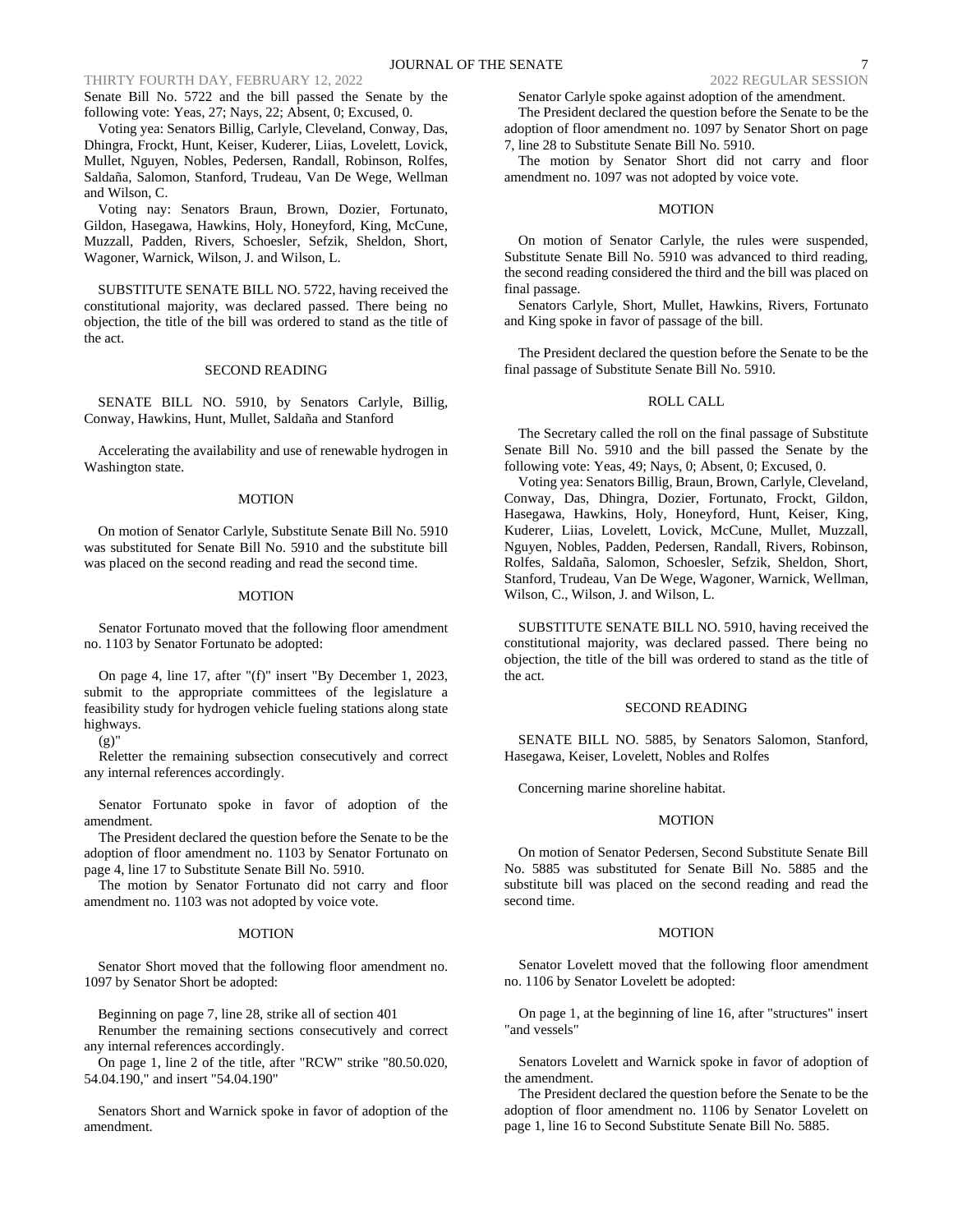The motion by Senator Lovelett carried and floor amendment no. 1106 was adopted by voice vote.

#### MOTION

Senator Warnick moved that the following floor amendment no. 1105 by Senator Warnick be adopted:

On page 3, beginning on line 9, after "(ii)" strike all material through "structure." on line 11 and insert "Any repair or replacement of a marine structure in the waters of the Puget Sound must be assessed to consider the least impactful alternatives that upgrade the structures to the most recent code standards ensuring that the updates are technically feasible and subject to the alternatives in (b) of this subsection."

Senators Warnick and Van De Wege spoke in favor of adoption of the amendment.

The President declared the question before the Senate to be the adoption of floor amendment no. 1105 by Senator Warnick on page 3, line 9 to Second Substitute Senate Bill No. 5885.

The motion by Senator Warnick carried and floor amendment no. 1105 was adopted by voice vote.

#### MOTION

Senator Wagoner moved that the following floor amendment no. 1104 by Senator Wagoner be adopted:

On page 3, line 10, after "waters of" insert "the"

Senators Wagoner and Van De Wege spoke in favor of adoption of the amendment.

The President declared the question before the Senate to be the adoption of floor amendment no. 1104 by Senator Wagoner on page 1, line 10 to Second Substitute Senate Bill No. 5885.

The motion by Senator Wagoner carried and floor amendment no. 1104 was adopted by voice vote.

## MOTION

On motion of Senator Salomon, the rules were suspended, Engrossed Second Substitute Senate Bill No. 5885 was advanced to third reading, the second reading considered the third and the bill was placed on final passage.

Senator Salomon spoke in favor of passage of the bill.

Senator Warnick spoke against passage of the bill.

The President declared the question before the Senate to be the final passage of Engrossed Second Substitute Senate Bill No. 5885.

## ROLL CALL

The Secretary called the roll on the final passage of Engrossed Second Substitute Senate Bill No. 5885 and the bill passed the Senate by the following vote: Yeas, 28; Nays, 21; Absent, 0; Excused, 0.

Voting yea: Senators Billig, Carlyle, Cleveland, Conway, Das, Dhingra, Frockt, Hasegawa, Hunt, Keiser, Kuderer, Liias, Lovelett, Lovick, Mullet, Nguyen, Nobles, Pedersen, Randall, Robinson, Rolfes, Saldaña, Salomon, Stanford, Trudeau, Van De Wege, Wellman and Wilson, C.

Voting nay: Senators Braun, Brown, Dozier, Fortunato, Gildon, Hawkins, Holy, Honeyford, King, McCune, Muzzall, Padden, Rivers, Schoesler, Sefzik, Sheldon, Short, Wagoner, Warnick, Wilson, J. and Wilson, L.

ENGROSSED SECOND SUBSTITUTE SENATE BILL NO. 5885, having received the constitutional majority, was declared passed. There being no objection, the title of the bill was ordered to stand as the title of the act.

# SECOND READING

SENATE BILL NO. 5678, by Senators Short, Carlyle, Frockt and Mullet

Concerning energy transformation, nonemitting electric generation, and renewable resource project analysis and declaratory orders.

## **MOTIONS**

On motion of Senator Short, Substitute Senate Bill No. 5678 was substituted for Senate Bill No. 5678 and the substitute bill was placed on the second reading and read the second time.

On motion of Senator Short, the rules were suspended, Substitute Senate Bill No. 5678 was advanced to third reading, the second reading considered the third and the bill was placed on final passage.

Senators Short and Carlyle spoke in favor of passage of the bill.

The President declared the question before the Senate to be the final passage of Substitute Senate Bill No. 5678.

#### ROLL CALL

The Secretary called the roll on the final passage of Substitute Senate Bill No. 5678 and the bill passed the Senate by the following vote: Yeas, 49; Nays, 0; Absent, 0; Excused, 0.

Voting yea: Senators Billig, Braun, Brown, Carlyle, Cleveland, Conway, Das, Dhingra, Dozier, Fortunato, Frockt, Gildon, Hasegawa, Hawkins, Holy, Honeyford, Hunt, Keiser, King, Kuderer, Liias, Lovelett, Lovick, McCune, Mullet, Muzzall, Nguyen, Nobles, Padden, Pedersen, Randall, Rivers, Robinson, Rolfes, Saldaña, Salomon, Schoesler, Sefzik, Sheldon, Short, Stanford, Trudeau, Van De Wege, Wagoner, Warnick, Wellman, Wilson, C., Wilson, J. and Wilson, L.

SUBSTITUTE SENATE BILL NO. 5678, having received the constitutional majority, was declared passed. There being no objection, the title of the bill was ordered to stand as the title of the act.

## MOTION

Senator Pedersen, the Senate was declared to be at ease subject to the call of the President.

#### PERSONAL PRIVILEGE

Senator Carlyle: "Mr. President, I would be so incredibly honored if you would express to my colleagues that there is an exciting opportunity to co-sponsor a piece of legislation before 5 pm today. For those members who are passionate about…"

# RULING BY THE PRESIDENT

President Heck: "Senator Carlyle that is so far outside the bounds of the rules relating to points of personal privilege."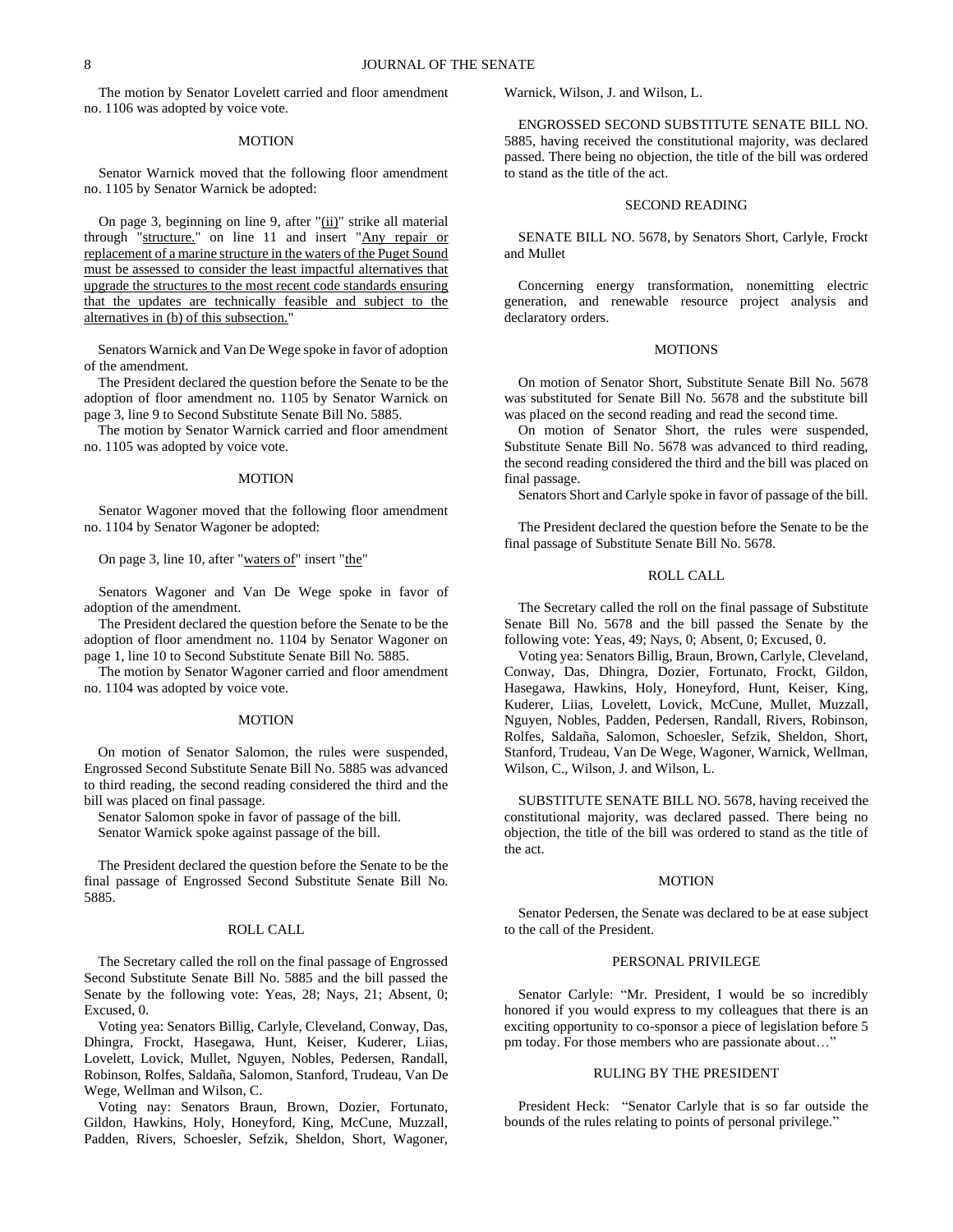## THIRTY FOURTH DAY, FEBRUARY 12, 2022 2022 2022 2022 2022 REGULAR SESSION MOTION

At 12:30 p.m., on motion of Senator Pedersen, the Senate was declared to be at ease subject to the call of the President.

#### AFTERNOON SESSION

The Senate was called to order at 1:30 p.m. by President Heck.

## SECOND READING

SENATE BILL NO. 5626, by Senators Rolfes, Frockt, Lovelett, Lovick, Nguyen, Randall and Stanford

Adding a climate resilience element to water system plans.

## MOTIONS

On motion of Senator Rolfes, Substitute Senate Bill No. 5626 was substituted for Senate Bill No. 5626 and the substitute bill was placed on the second reading and read the second time.

On motion of Senator Rolfes, the rules were suspended, Substitute Senate Bill No. 5626 was advanced to third reading, the second reading considered the third and the bill was placed on final passage.

Senators Rolfes and Sheldon spoke in favor of passage of the bill.

Senator Short spoke against passage of the bill.

The President declared the question before the Senate to be the final passage of Substitute Senate Bill No. 5626. MOTION

On motion of Senator Randall, Senator Carlyle was excused.

# ROLL CALL

The Secretary called the roll on the final passage of Substitute Senate Bill No. 5626 and the bill passed the Senate by the following vote: Yeas, 30; Nays, 19; Absent, 0; Excused, 0.

Voting yea: Senators Billig, Carlyle, Cleveland, Conway, Das, Dhingra, Frockt, Hasegawa, Hunt, Keiser, Kuderer, Liias, Lovelett, Lovick, Mullet, Nguyen, Nobles, Pedersen, Randall, Robinson, Rolfes, Saldaña, Salomon, Sefzik, Sheldon, Stanford, Trudeau, Van De Wege, Wellman and Wilson, C.

Voting nay: Senators Braun, Brown, Dozier, Fortunato, Gildon, Hawkins, Holy, Honeyford, King, McCune, Muzzall, Padden, Rivers, Schoesler, Short, Wagoner, Warnick, Wilson, J. and Wilson, L.

SUBSTITUTE SENATE BILL NO. 5626, having received the constitutional majority, was declared passed. There being no objection, the title of the bill was ordered to stand as the title of the act.

#### SECOND READING

SENATE BILL NO. 5695, by Senators Dhingra, Wagoner, Brown, Gildon, Kuderer, Lovick, Mullet, Wellman and Wilson, C.

Concerning the body scanner pilot program at the department of corrections.

#### MOTIONS

On motion of Senator Dhingra, Second Substitute Senate Bill No. 5695 was substituted for Senate Bill No. 5695 and the substitute bill was placed on the second reading and read the second time.

Revised for 2nd Substitute: Concerning a body scanner pilot program at the department of corrections.

On motion of Senator Dhingra, the rules were suspended, Second Substitute Senate Bill No. 5695 was advanced to third reading, the second reading considered the third and the bill was placed on final passage.

Senators Dhingra and Wagoner spoke in favor of passage of the bill.

The President declared the question before the Senate to be the final passage of Second Substitute Senate Bill No. 5695.

## ROLL CALL

The Secretary called the roll on the final passage of Second Substitute Senate Bill No. 5695 and the bill passed the Senate by the following vote: Yeas, 49; Nays, 0; Absent, 0; Excused, 0.

Voting yea: Senators Billig, Braun, Brown, Carlyle, Cleveland, Conway, Das, Dhingra, Dozier, Fortunato, Frockt, Gildon, Hasegawa, Hawkins, Holy, Honeyford, Hunt, Keiser, King, Kuderer, Liias, Lovelett, Lovick, McCune, Mullet, Muzzall, Nguyen, Nobles, Padden, Pedersen, Randall, Rivers, Robinson, Rolfes, Saldaña, Salomon, Schoesler, Sefzik, Sheldon, Short, Stanford, Trudeau, Van De Wege, Wagoner, Warnick, Wellman, Wilson, C., Wilson, J. and Wilson, L.

SECOND SUBSTITUTE SENATE BILL NO. 5695, having received the constitutional majority, was declared passed. There being no objection, the title of the bill was ordered to stand as the title of the act.

#### SECOND READING

SENATE BILL NO. 5890, by Senators Keiser, Conway, Dhingra, Hasegawa, Kuderer, Lovick, Nobles, Saldaña, Stanford, Wellman and Wilson, C.

Clarifying eligibility for the presumption for workers' compensation for all personnel working at a radiological hazardous waste facility.

#### MOTION

On motion of Senator Keiser, Substitute Senate Bill No. 5890 was substituted for Senate Bill No. 5890 and the substitute bill was placed on the second reading and read the second time.

# MOTION

Senator Sheldon moved that the following floor amendment no. 1102 by Senator Sheldon be adopted:

On page 2, line 14, after "except for" insert "facilities licensed and regulated by the United States nuclear regulatory commission and"

Senators Sheldon, Brown and Braun spoke in favor of adoption of the amendment.

Senator Keiser spoke against adoption of the amendment.

The President declared the question before the Senate to be the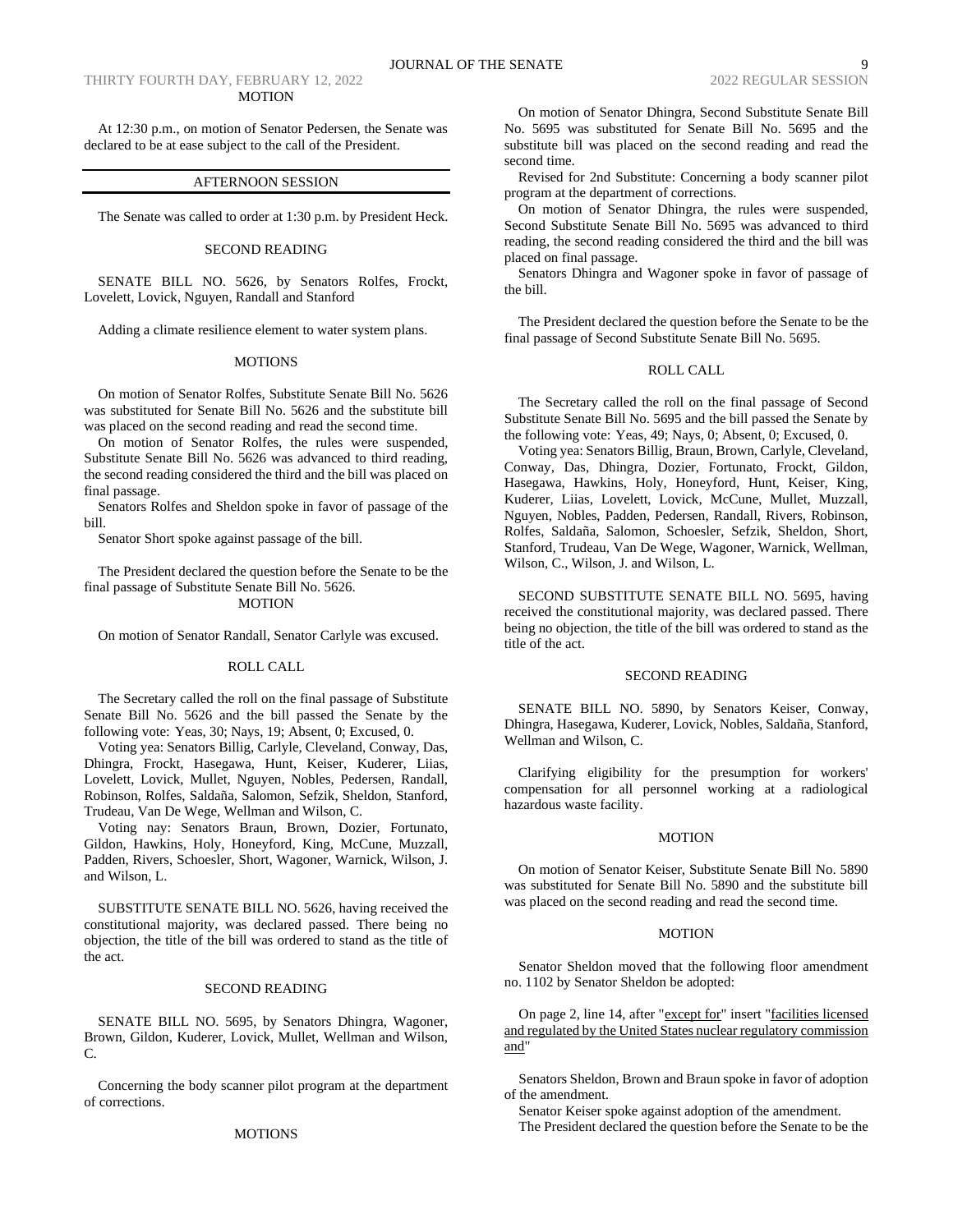adoption of floor amendment no. 1102 by Senator Sheldon on page 2, line 14 to Substitute Senate Bill No. 5890.

The motion by Senator Sheldon did not carry and floor amendment no. 1102 was not adopted by voice vote.

## MOITON

On motion of Senator Keiser, the rules were suspended, Substitute Senate Bill No. 5890 was advanced to third reading, the second reading considered the third and the bill was placed on final passage.

Senators Keiser and King spoke in favor of passage of the bill. Senator Sheldon spoke against passage of the bill.

The President declared the question before the Senate to be the final passage of Substitute Senate Bill No. 5890.

#### ROLL CALL

The Secretary called the roll on the final passage of Substitute Senate Bill No. 5890 and the bill passed the Senate by the following vote: Yeas, 32; Nays, 17; Absent, 0; Excused, 0.

Voting yea: Senators Billig, Brown, Carlyle, Cleveland, Conway, Das, Dhingra, Frockt, Hasegawa, Holy, Hunt, Keiser, King, Kuderer, Liias, Lovelett, Lovick, Mullet, Nguyen, Nobles, Pedersen, Randall, Robinson, Rolfes, Saldaña, Salomon, Stanford, Trudeau, Van De Wege, Warnick, Wellman and Wilson, C.

Voting nay: Senators Braun, Dozier, Fortunato, Gildon, Hawkins, Honeyford, McCune, Muzzall, Padden, Rivers, Schoesler, Sefzik, Sheldon, Short, Wagoner, Wilson, J. and Wilson, L.

SUBSTITUTE SENATE BILL NO. 5890, having received the constitutional majority, was declared passed. There being no objection, the title of the bill was ordered to stand as the title of the act.

### SECOND READING

# SENATE BILL NO. 5644, by Senators Wagoner and Frockt

Concerning providing quality behavioral health co-response services

#### MOTIONS

On motion of Senator Wagoner, Substitute Senate Bill No. 5644 was substituted for Senate Bill No. 5644 and the substitute bill was placed on the second reading and read the second time.

On motion of Senator Wagoner, the rules were suspended, Substitute Senate Bill No. 5644 was advanced to third reading, the second reading considered the third and the bill was placed on final passage.

Senators Wagoner and Frockt spoke in favor of passage of the bill.

The President declared the question before the Senate to be the final passage of Substitute Senate Bill No. 5644.

#### ROLL CALL

The Secretary called the roll on the final passage of Substitute Senate Bill No. 5644 and the bill passed the Senate by the following vote: Yeas, 49; Nays, 0; Absent, 0; Excused, 0.

Voting yea: Senators Billig, Braun, Brown, Carlyle, Cleveland,

Conway, Das, Dhingra, Dozier, Fortunato, Frockt, Gildon, Hasegawa, Hawkins, Holy, Honeyford, Hunt, Keiser, King, Kuderer, Liias, Lovelett, Lovick, McCune, Mullet, Muzzall, Nguyen, Nobles, Padden, Pedersen, Randall, Rivers, Robinson, Rolfes, Saldaña, Salomon, Schoesler, Sefzik, Sheldon, Short, Stanford, Trudeau, Van De Wege, Wagoner, Warnick, Wellman, Wilson, C., Wilson, J. and Wilson, L.

SUBSTITUTE SENATE BILL NO. 5644, having received the constitutional majority, was declared passed. There being no objection, the title of the bill was ordered to stand as the title of the act.

#### SECOND READING

SENATE BILL NO. 5701, by Senators Nguyen, Frockt, Hasegawa, Nobles and Wilson, C.

Determining monthly wages for workers' compensation.

#### MOTIONS

On motion of Senator Nguyen, Substitute Senate Bill No. 5701 was substituted for Senate Bill No. 5701 and the substitute bill was placed on the second reading and read the second time.

On motion of Senator Nguyen, the rules were suspended, Substitute Senate Bill No. 5701 was advanced to third reading, the second reading considered the third and the bill was placed on final passage.

Senators Nguyen and King spoke in favor of passage of the bill.

The President declared the question before the Senate to be the final passage of Substitute Senate Bill No. 5701.

#### ROLL CALL

The Secretary called the roll on the final passage of Substitute Senate Bill No. 5701 and the bill passed the Senate by the following vote: Yeas, 37; Nays, 12; Absent, 0; Excused, 0.

Voting yea: Senators Billig, Carlyle, Cleveland, Conway, Das, Dhingra, Fortunato, Frockt, Hasegawa, Holy, Hunt, Keiser, King, Kuderer, Liias, Lovelett, Lovick, McCune, Mullet, Muzzall, Nguyen, Nobles, Pedersen, Randall, Robinson, Rolfes, Saldaña, Salomon, Sefzik, Sheldon, Stanford, Trudeau, Van De Wege, Warnick, Wellman, Wilson, C. and Wilson, J.

Voting nay: Senators Braun, Brown, Dozier, Gildon, Hawkins, Honeyford, Padden, Rivers, Schoesler, Short, Wagoner and Wilson, L.

SUBSTITUTE SENATE BILL NO. 5701, having received the constitutional majority, was declared passed. There being no objection, the title of the bill was ordered to stand as the title of the act.

#### SECOND READING

SENATE BILL NO. 5600, by Senators Keiser, Holy, Conway, Das, Dhingra, Hasegawa, Kuderer, Liias, Lovelett, Lovick, Randall, Rivers, Robinson, Saldaña, Salomon, Stanford, Trudeau, Wagoner, Warnick, Wellman and Wilson, C.

Concerning the sustainability and expansion of state registered apprenticeship programs.

#### MOTIONS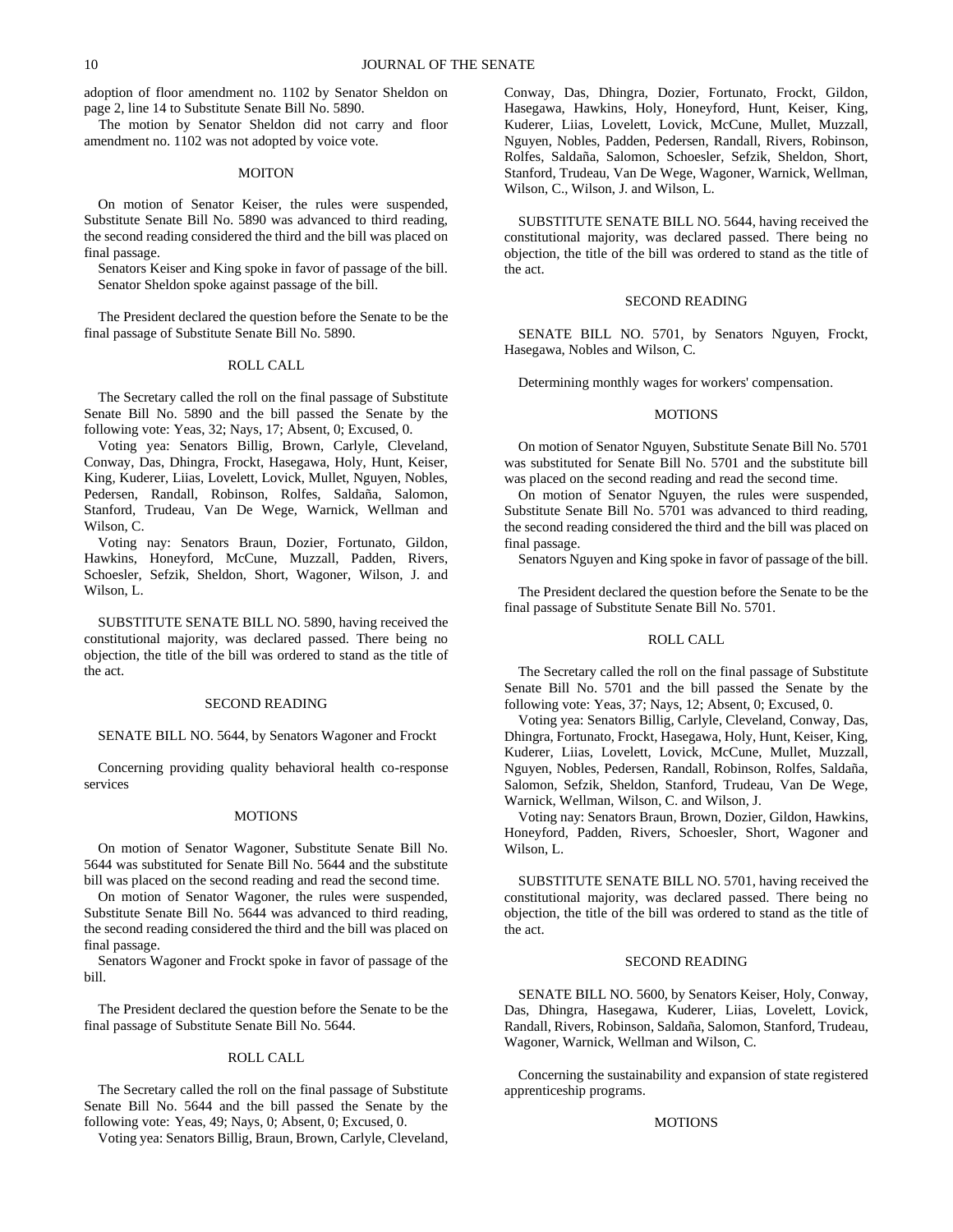# THIRTY FOURTH DAY, FEBRUARY 12, 2022 2022 2022 2022 2022 REGULAR SESSION

On motion of Senator Keiser, Second Substitute Senate Bill No. 5600 was substituted for Senate Bill No. 5600 and the substitute bill was placed on the second reading and read the second time.

Senator Keiser moved that the following floor amendment no. 1075 by Senator Keiser be adopted:

On page 2, line 3, after "diversity," strike "and inclusion" and insert "inclusion, and accessibility"

Senator Keiser spoke in favor of adoption of the amendment. The President declared the question before the Senate to be the adoption of floor amendment no. 1075 by Senator Keiser on page 2, line 3 to Second Substitute Senate Bill No. 5600.

The motion by Senator Keiser carried and floor amendment no. 1075 was adopted by voice vote.

#### MOTION

Senator Braun moved that the following floor amendment no. 1098 by Senator Braun be adopted:

On page 3, after line 30, insert the following:

"(4) The apprenticeship council must annually report to the appropriate committees of the legislature a list of apprenticeship programs that have applied for state approval, whether those applicant apprenticeship programs have been approved or not approved, and the reasons for any denials of approval by the apprenticeship council. The apprenticeship council must provide its first report to the legislature by December 15, 2022."

Senator Braun spoke in favor of adoption of the amendment. The President declared the question before the Senate to be the adoption of floor amendment no. 1098 by Senator Braun on page 3, after line 30 to Second Substitute Senate Bill No. 5600.

The motion by Senator Braun carried and floor amendment no. 1098 was adopted by voice vote.

#### **MOTION**

On motion of Senator Keiser, the rules were suspended, Engrossed Second Substitute Senate Bill No. 5600 was advanced to third reading, the second reading considered the third and the bill was placed on final passage.

Senators Keiser and King spoke in favor of passage of the bill.

The President declared the question before the Senate to be the final passage of Engrossed Second Substitute Senate Bill No. 5600.

# ROLL CALL

The Secretary called the roll on the final passage of Engrossed Second Substitute Senate Bill No. 5600 and the bill passed the Senate by the following vote: Yeas, 39; Nays, 10; Absent, 0; Excused, 0.

Voting yea: Senators Billig, Brown, Carlyle, Cleveland, Conway, Das, Dhingra, Fortunato, Frockt, Gildon, Hasegawa, Hawkins, Holy, Hunt, Keiser, King, Kuderer, Liias, Lovelett, Lovick, McCune, Mullet, Muzzall, Nguyen, Nobles, Pedersen, Randall, Robinson, Rolfes, Saldaña, Salomon, Sheldon, Stanford, Trudeau, Van De Wege, Warnick, Wellman, Wilson, C. and Wilson, J.

Voting nay: Senators Braun, Dozier, Honeyford, Padden, Rivers, Schoesler, Sefzik, Short, Wagoner and Wilson, L.

ENGROSSED SECOND SUBSTITUTE SENATE BILL NO. 5600, having received the constitutional majority, was declared passed. There being no objection, the title of the bill was ordered to stand as the title of the act.

# SECOND READING

SENATE BILL NO. 5807, by Senators Warnick and Dhingra

Improving behavioral health outcomes by enhancing engagement of state hospitals.

## **MOTIONS**

On motion of Senator Warnick, Second Substitute Senate Bill No. 5807 was substituted for Senate Bill No. 5807 and the substitute bill was placed on the second reading and read the second time.

On motion of Senator Warnick, the rules were suspended, Second Substitute Senate Bill No. 5807 was advanced to third reading, the second reading considered the third and the bill was placed on final passage.

Senators Warnick and Frockt spoke in favor of passage of the bill.

The President declared the question before the Senate to be the final passage of Second Substitute Senate Bill No. 5807.

# ROLL CALL

The Secretary called the roll on the final passage of Second Substitute Senate Bill No. 5807 and the bill passed the Senate by the following vote: Yeas, 49; Nays, 0; Absent, 0; Excused, 0.

Voting yea: Senators Billig, Braun, Brown, Carlyle, Cleveland, Conway, Das, Dhingra, Dozier, Fortunato, Frockt, Gildon, Hasegawa, Hawkins, Holy, Honeyford, Hunt, Keiser, King, Kuderer, Liias, Lovelett, Lovick, McCune, Mullet, Muzzall, Nguyen, Nobles, Padden, Pedersen, Randall, Rivers, Robinson, Rolfes, Saldaña, Salomon, Schoesler, Sefzik, Sheldon, Short, Stanford, Trudeau, Van De Wege, Wagoner, Warnick, Wellman, Wilson, C., Wilson, J. and Wilson, L.

SECOND SUBSTITUTE SENATE BILL NO. 5807, having received the constitutional majority, was declared passed. There being no objection, the title of the bill was ordered to stand as the title of the act.

#### REMARKS BY SENATOR PEDERSEN

Senator Pedersen: "Well, thank you very much Mr. President. It is a delight to have you back. I want to thank you for spending your Saturday with us, or at least a good chunk of it. And also, the same to all of our diligent and most excellent rostrum staff. We are grateful for your service. Mr. President since the gentleman from the 42nd District let me down on the 113th birthday of our 16th president, I am sorry 213th birthday, I would like to leave you with this quotation. 'I don't like that man. I must get to know him better.' Words to ponder."

#### MOTION

At 2:35 p.m., on motion of Senator Pedersen, the Senate adjourned until 11:00 o'clock a.m. Monday, February 14, 2022.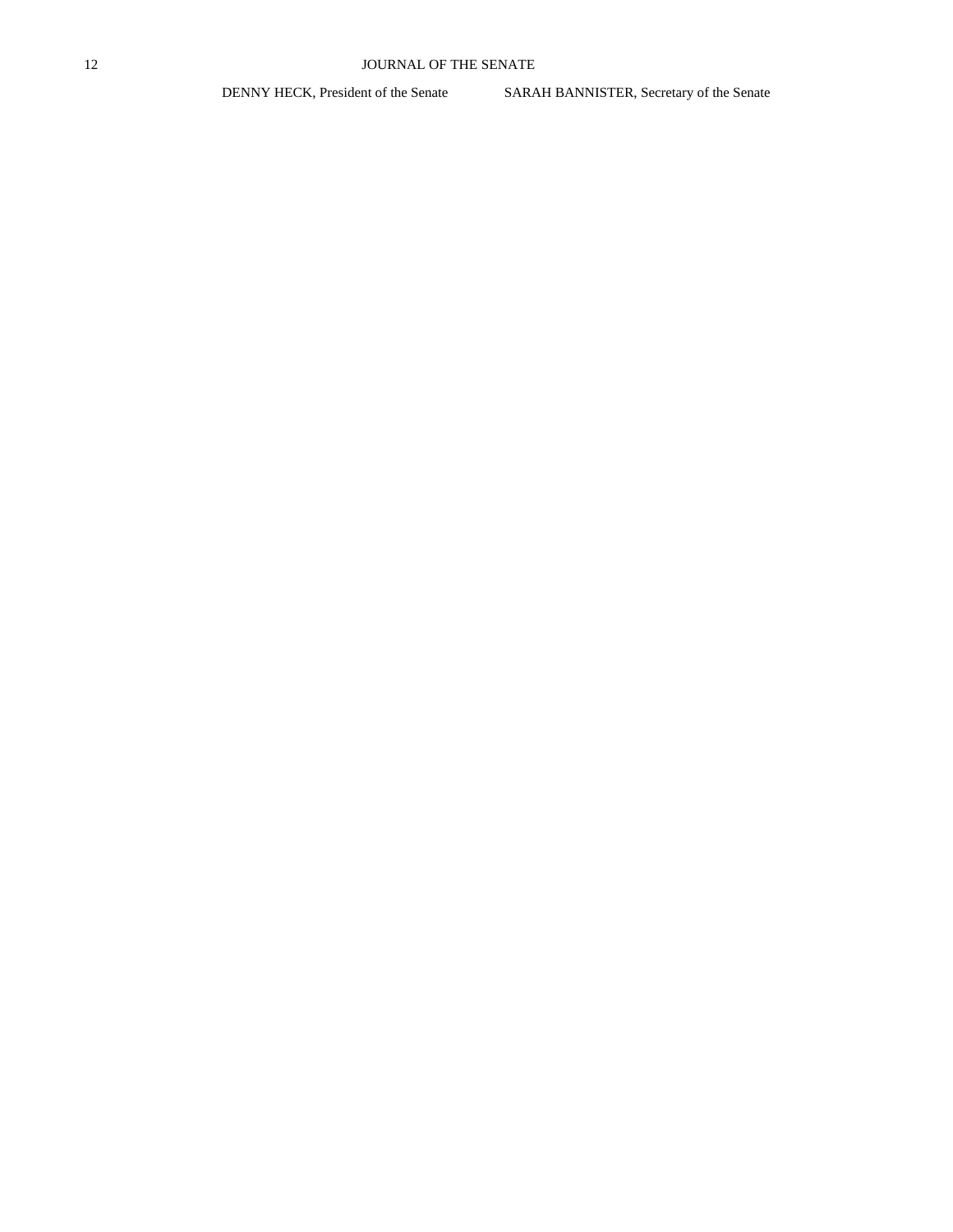| 1412-S4E                                   |
|--------------------------------------------|
|                                            |
| 1497-SE                                    |
|                                            |
| 1590-S                                     |
|                                            |
| 1619-SE                                    |
|                                            |
| 1623-S                                     |
|                                            |
| 1626-S                                     |
|                                            |
| 1650-SE                                    |
|                                            |
| 1663-S2E                                   |
|                                            |
|                                            |
| 1664-S2                                    |
|                                            |
| 1673-SE                                    |
|                                            |
| 1705-SE                                    |
|                                            |
|                                            |
|                                            |
| 1717-S                                     |
|                                            |
| 1753-SE                                    |
|                                            |
| 1768-S                                     |
|                                            |
| 1773-S                                     |
| <b>Contract Contract Contract Contract</b> |
| $1799-S2E$                                 |
|                                            |
| 1800-S                                     |
|                                            |
| 1805                                       |
|                                            |
| 1833                                       |
|                                            |
| 1835-S2                                    |
| 1877-SE                                    |
|                                            |
| 1878-S                                     |
|                                            |

| 393-S          |  |
|----------------|--|
|                |  |
| 399            |  |
|                |  |
| 930-SE         |  |
| $\blacksquare$ |  |

| 1893-S                          |
|---------------------------------|
|                                 |
| 1899                            |
|                                 |
| 1930-SE                         |
|                                 |
| 1974                            |
|                                 |
| 1975                            |
|                                 |
| 2001-S                          |
|                                 |
| 2008-S2                         |
|                                 |
| 2044-S2                         |
|                                 |
| 2059-SE                         |
|                                 |
| 2097                            |
|                                 |
| 5600                            |
|                                 |
| 5600-S2                         |
|                                 |
| 5600-S2E                        |
|                                 |
| Third Reading Final Passage  11 |
| 5626                            |
|                                 |
| 5626-S                          |
|                                 |
|                                 |
| 5644                            |
|                                 |
| 5644-S                          |
|                                 |
| Third Reading Final Passage  10 |
| 5649                            |
|                                 |
| 5649-S2                         |
|                                 |
|                                 |
| 5678                            |
|                                 |
| 5678-S                          |
|                                 |
| Third Reading Final Passage  8  |
|                                 |